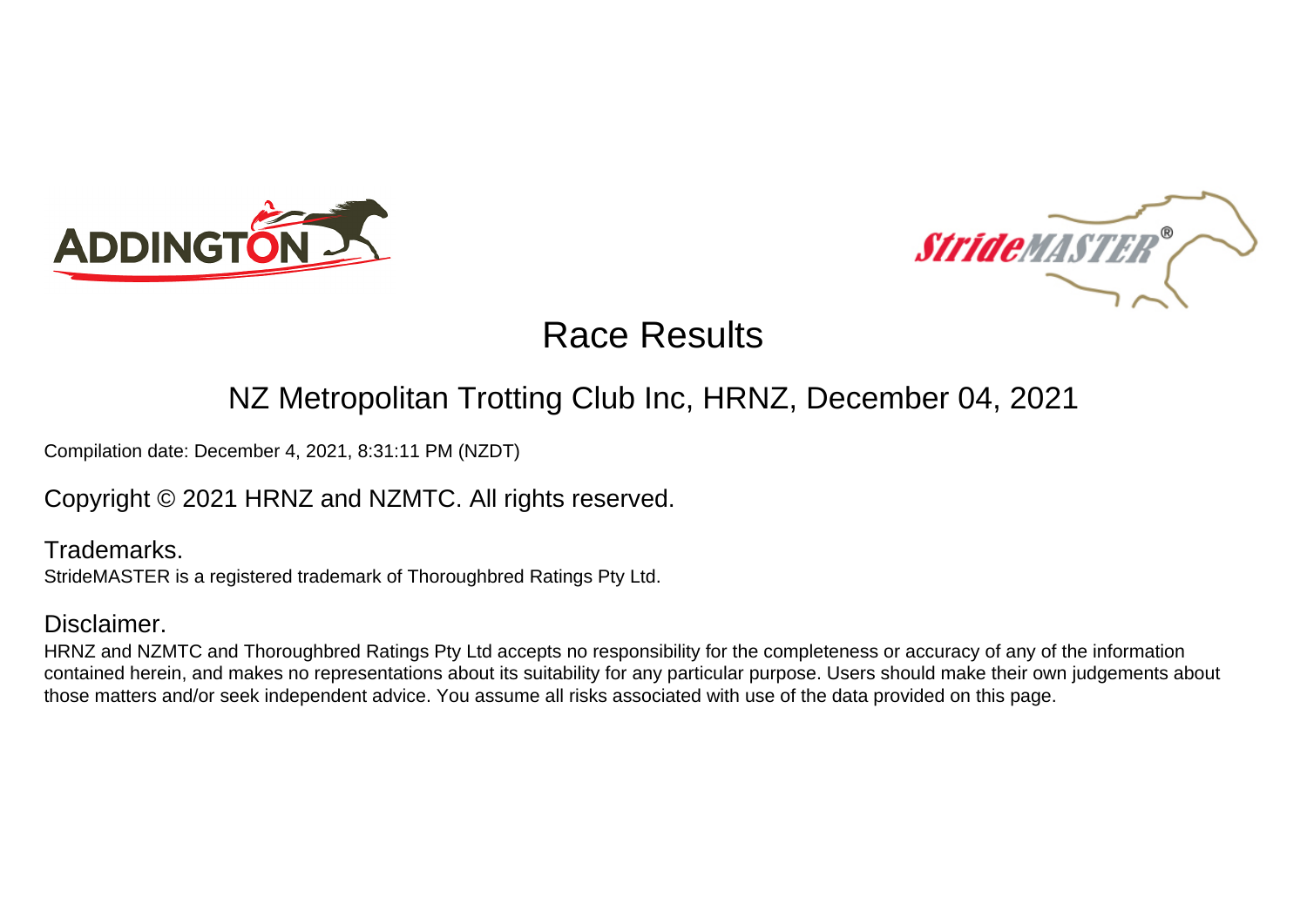



December 04, 2021, Race 6, THE CROSSING - FASHION STARTS HERE MOBILE PACE, Distance 1980m, Addington - Survey 1980m

|     | Result TAB no. | Horse (Barrier)              | 1980 to | 1800m to | 1600m to | 1400m to | 1200m to | 1000m to | 800 <sub>m</sub> to | 600 <sub>m</sub> to | 400m to | 200 <sub>m</sub> to | <b>Total or</b> | <b>Margin</b> |
|-----|----------------|------------------------------|---------|----------|----------|----------|----------|----------|---------------------|---------------------|---------|---------------------|-----------------|---------------|
| 1st |                | Steel The Show (5)           | 1800m   | 1600m    | 1400m    | 1200m    | 1000m    | 800m     | 600m                | 400m                | 200m    | <b>WP</b>           | Average         |               |
|     |                | Position in running (margin) | ۰.      | 5(5.4)   | 5(8.6)   | 5(7.0)   | 2(0.3)   | 2(2.8)   | 3(2.1)              | 3(1.8)              | 3(0.4)  | 3(1.2)              |                 | 0.00          |
|     |                | Sectional time (s)           | 12.74   | 15.43    | 15.81    | 14.69    | 14.49    | 14.98    | 15.06               | 14.48               | 13.09   | 12.75               |                 |               |
|     |                | Cumulative time (s)          | 143.52  | 130.78   | 115.35   | 99.54    | 84.85    | 70.36    | 55.38               | 40.32               | 25.84   | 12.75               | 2:23.52         |               |
|     |                | Speed (m/s)                  | 14.13   | 12.96    | 12.65    | 13.61    | 13.80    | 13.35    | 13.28               | 13.81               | 15.28   | 15.69               | 13.80           |               |
|     |                | Stride length (m)            | 5.99    | 5.78     | 5.70     | 5.86     | 6.10     | 5.92     | 5.99                | 6.07                | 6.43    | 6.55                | 6.03            |               |
|     |                | Stride duration (s)          | 0.424   | 0.446    | 0.451    | 0.431    | 0.442    | 0.444    | 0.451               | 0.439               | 0.421   | 0.417               | 0.437           |               |
|     |                | Stride efficiency (%)        | 56.09   | 52.18    | 50.80    | 53.74    | 58.13    | 54.83    | 56.14               | 57.55               | 64.67   | 66.97               | 56.82           |               |
|     |                | Stride count                 | 30.04   | 34.61    | 35.08    | 34.10    | 32.79    | 33.77    | 33.37               | 32.96               | 31.09   | 30.55               | 328.36          |               |











Stride duration







Note: Horizontal distance axis grid lines are 200m furlongs.

Disclaimer.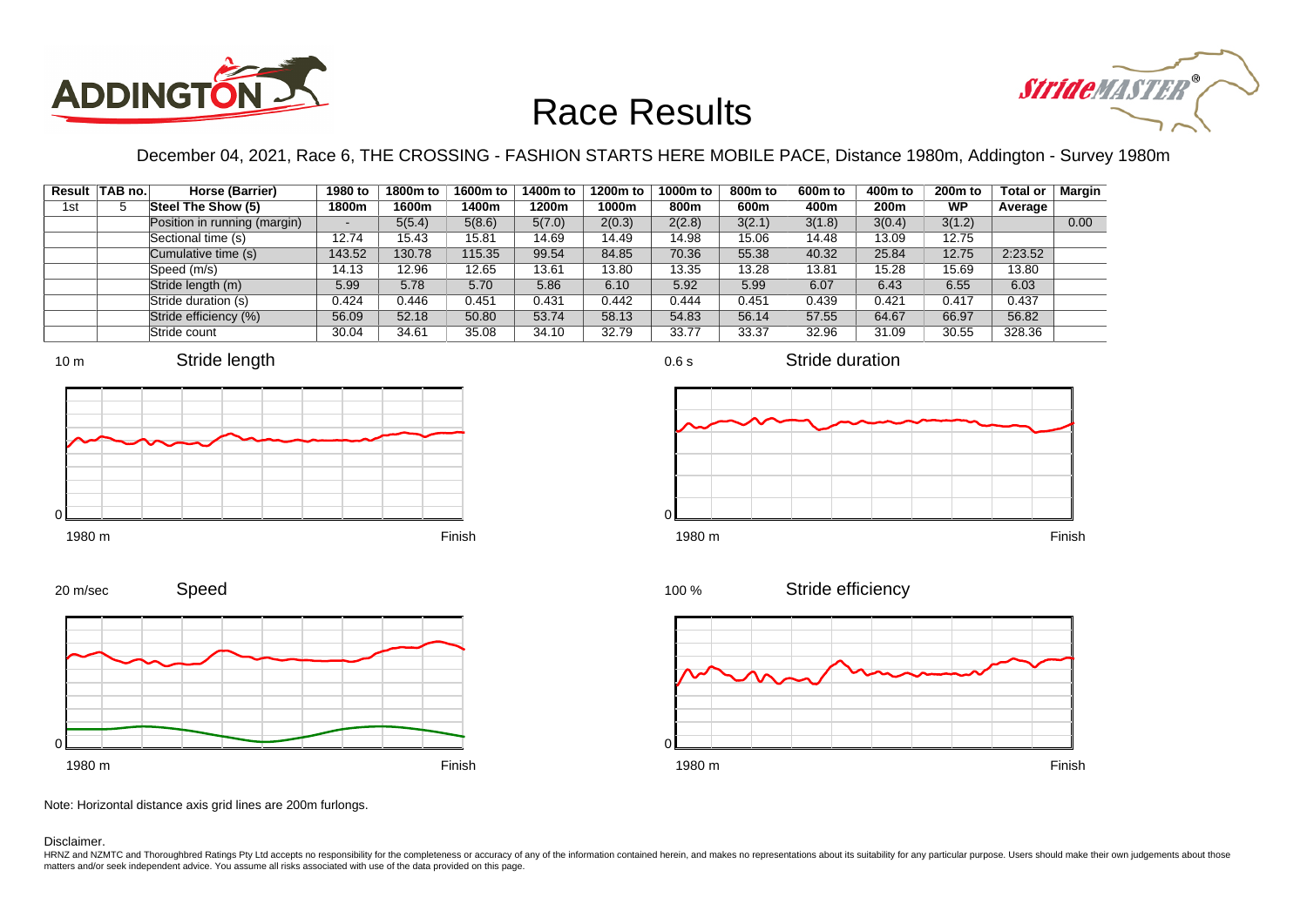



December 04, 2021, Race 6, THE CROSSING - FASHION STARTS HERE MOBILE PACE, Distance 1980m, Addington - Survey 1980m

|                 | Result TAB no. | Horse (Barrier)              | 1980 to | 1800m to | 1600m to | 1400m to | 1200m to | 1000m to | 800m to | 600 <sub>m</sub> to | 400m to | 200 <sub>m</sub> to | <b>Total or</b> | <b>Margin</b> |
|-----------------|----------------|------------------------------|---------|----------|----------|----------|----------|----------|---------|---------------------|---------|---------------------|-----------------|---------------|
| 2 <sub>nd</sub> |                | It's All About $(6)$         | 1800m   | 1600m    | 1400m    | 1200m    | 1000m    | 800m     | 600m    | 400m                | 200m    | <b>WP</b>           | Average         |               |
|                 |                | Position in running (margin) | -       | 6(6.8)   | 6(11.9)  | 6(9.7)   | 3(1.2)   | 1(0.0)   | 1(0.0)  | 1(0.0)              | 2(0.3)  | 1(0.0)              |                 | 0.02          |
|                 |                | Sectional time (s)           | 12.71   | 15.75    | 15.70    | 14.39    | 13.89    | 15.10    | 15.10   | 14.77               | 12.90   | 13.23               |                 |               |
|                 |                | Cumulative time (s)          | 143.54  | 130.83   | 115.08   | 99.38    | 84.99    | 71.10    | 56.00   | 40.90               | 26.13   | 13.23               | 2:23.54         |               |
|                 |                | Speed (m/s)                  | 14.16   | 12.70    | 12.74    | 13.90    | 14.40    | 13.25    | 13.25   | 13.54               | 15.50   | 15.12               | 13.79           |               |
|                 |                | Stride length (m)            | 6.47    | 6.11     | 6.30     | 6.42     | 6.63     | 6.27     | 6.34    | 6.30                | 6.79    | 6.51                | 6.41            |               |
|                 |                | Stride duration (s)          | 0.463   | 0.481    | 0.494    | 0.462    | 0.461    | 0.473    | 0.479   | 0.465               | 0.438   | 0.431               | 0.465           |               |
|                 |                | Stride efficiency (%)        | 65.40   | 58.32    | 61.93    | 64.49    | 68.78    | 61.48    | 62.76   | 61.94               | 72.09   | 66.30               | 64.17           |               |
|                 |                | Stride count                 | 27.82   | 32.74    | 31.77    | 31.13    | 30.15    | 31.89    | 31.56   | 31.77               | 29.45   | 30.70               | 308.98          |               |













Speed 20 m/sec



Note: Horizontal distance axis grid lines are 200m furlongs.

Disclaimer.

HRNZ and NZMTC and Thoroughbred Ratings Pty Ltd accepts no responsibility for the completeness or accuracy of any of the information contained herein, and makes no representations about its suitability for any particular p matters and/or seek independent advice. You assume all risks associated with use of the data provided on this page.

0.6 s

Stride duration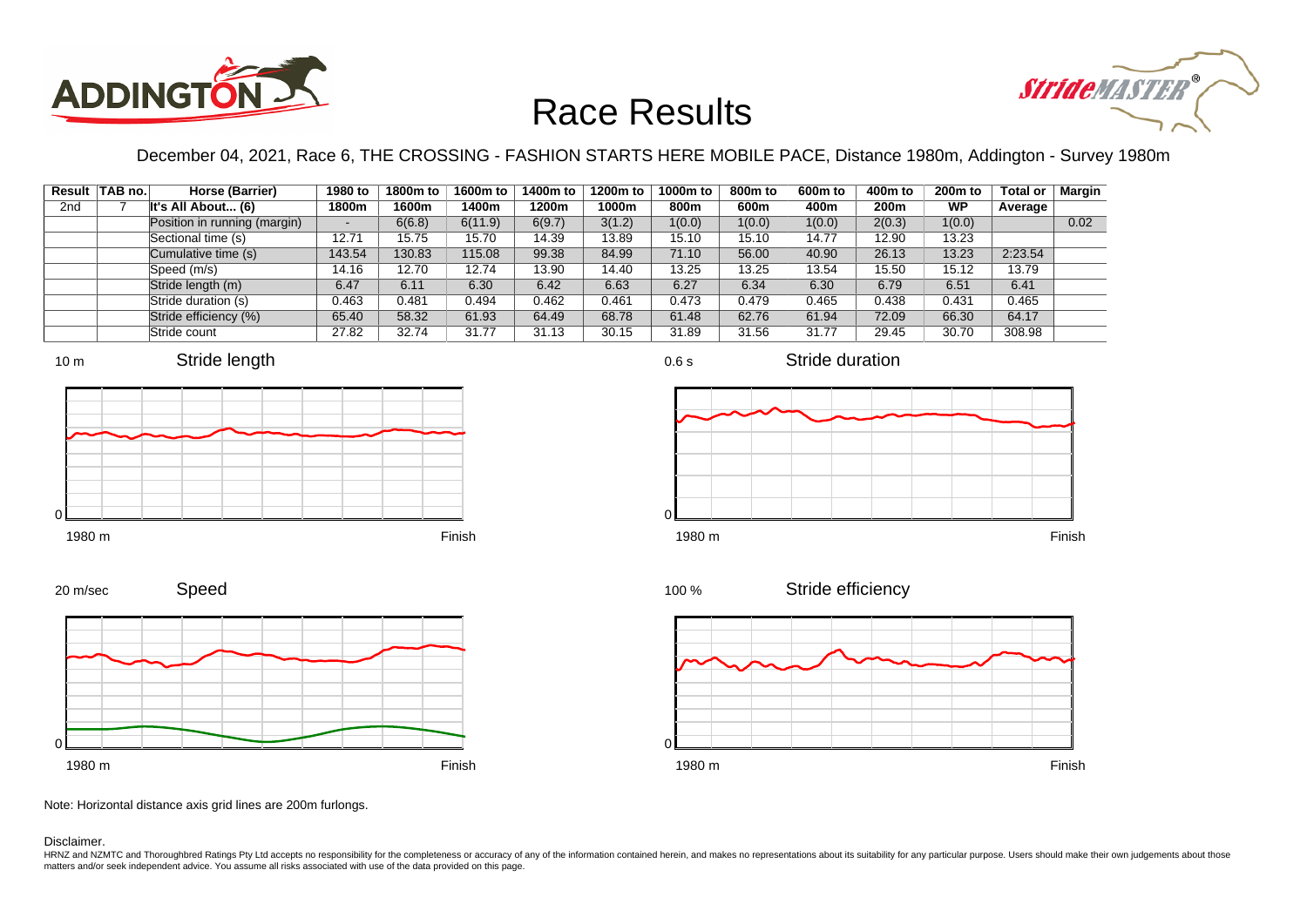



December 04, 2021, Race 6, THE CROSSING - FASHION STARTS HERE MOBILE PACE, Distance 1980m, Addington - Survey 1980m

|     | Result TAB no. | Horse (Barrier)              | 1980 to                  | 1800m to | 1600m to | 1400m to | 1200m to | 1000m to | 800m to | 600 <sub>m</sub> to | 400m to | 200 <sub>m</sub> to | <b>Total or</b> | Margin |
|-----|----------------|------------------------------|--------------------------|----------|----------|----------|----------|----------|---------|---------------------|---------|---------------------|-----------------|--------|
| 3rd |                | No Time Like N (2)           | 1800m                    | 1600m    | 1400m    | 1200m    | 1000m    | 800m     | 600m    | 400m                | 200m    | <b>WP</b>           | Average         |        |
|     |                | Position in running (margin) | $\overline{\phantom{a}}$ | 1(0.0)   | 1(0.0)   | 1(0.0)   | 1(0.0)   | 4(4.2)   | 5(4.6)  | 5(4.3)              | 5(2.4)  | 4(2.5)              |                 | 3.00   |
|     |                | Sectional time (s)           | '1.82                    | 14.90    | 16.06    | 15.80    | 14.78    | 15.18    | 15.05   | 14.39               | 12.99   | 13.11               |                 |        |
|     |                | Cumulative time (s)          | 144.08                   | 132.26   | 117.36   | 101.30   | 85.50    | 70.72    | 55.54   | 40.49               | 26.10   | 13.11               | 2:24.08         |        |
|     |                | Speed (m/s)                  | 15.23                    | 13.42    | 12.45    | 12.66    | 13.53    | 13.18    | 13.29   | 13.90               | 15.40   | 15.26               | 13.74           |        |
|     |                | Stride length (m)            | 6.83                     | 6.56     | 6.24     | 6.28     | 6.53     | 6.40     | 6.57    | 6.60                | 6.95    | 6.88                | 6.57            |        |
|     |                | Stride duration (s)          | 0.448                    | 0.489    | 0.501    | 0.496    | 0.483    | 0.486    | 0.494   | 0.475               | 0.452   | 0.451               | 0.478           |        |
|     |                | Stride efficiency (%)        | 72.98                    | 67.28    | 60.79    | 61.60    | 66.60    | 64.04    | 67.45   | 68.06               | 75.57   | 73.89               | 67.53           |        |
|     |                | Stride count                 | 26.34                    | 30.48    | 32.07    | 31.85    | 30.63    | 31.24    | 30.44   | 30.30               | 28.76   | 29.09               | 301.20          |        |











0.6 s

Stride duration



Stride efficiency 100 %



Note: Horizontal distance axis grid lines are 200m furlongs.

Disclaimer.

20 m/sec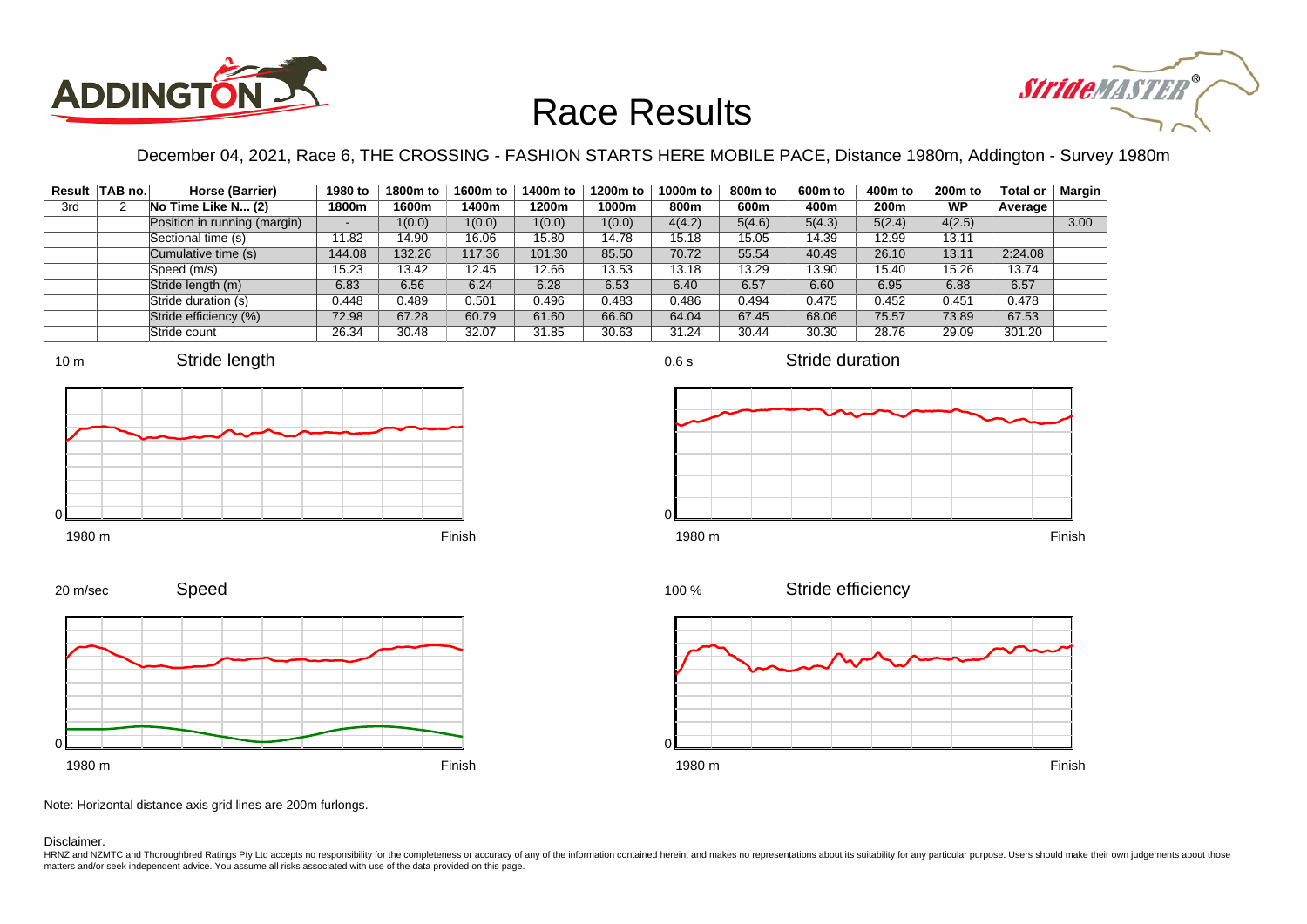



December 04, 2021, Race 6, THE CROSSING - FASHION STARTS HERE MOBILE PACE, Distance 1980m, Addington - Survey 1980m

|     | Result TAB no. | Horse (Barrier)              | 1980 to                  | 1800m to | 1600m to | 1400m to | 1200m to | 1000m to | 800 <sub>m</sub> to | 600 <sub>m</sub> to | 400m to | 200 <sub>m</sub> to | <b>Total or</b> | <b>Margin</b> |
|-----|----------------|------------------------------|--------------------------|----------|----------|----------|----------|----------|---------------------|---------------------|---------|---------------------|-----------------|---------------|
| 4th |                | Samhara (4)                  | 1800m                    | 1600m    | 1400m    | 1200m    | 1000m    | 800m     | 600m                | 400m                | 200m    | <b>WP</b>           | Average         |               |
|     |                | Position in running (margin) | $\overline{\phantom{0}}$ | 4(3.1)   | 4(6.3)   | 4(5.1)   | 5(2.1)   | 3(3.9)   | 2(2.0)              | 2(1.3)              | 1(0.0)  | 2(1.0)              |                 | 5.50          |
|     |                | Sectional time (s)           | 12.45                    | 15.44    | 15.85    | 15.30    | 14.39    | 14.78    | 14.99               | 14.50               | 13.12   | 13.71               |                 |               |
|     |                | Cumulative time (s)          | 144.53                   | 132.08   | 116.64   | 100.79   | 85.49    | 71.10    | 56.32               | 41.33               | 26.83   | 13.71               | 2:24.53         |               |
|     |                | Speed (m/s)                  | 14.46                    | 12.95    | 12.62    | 13.07    | 13.90    | 13.53    | 13.34               | 13.79               | 15.24   | 14.59               | 13.70           |               |
|     |                | Stride length (m)            | 6.58                     | 6.33     | 6.21     | 6.33     | 6.56     | 6.46     | 6.48                | 6.25                | 6.45    | 6.38                | 6.40            |               |
|     |                | Stride duration (s)          | 0.451                    | 0.489    | 0.492    | 0.484    | 0.472    | 0.477    | 0.486               | 0.453               | 0.423   | 0.437               | 0.467           |               |
|     |                | Stride efficiency (%)        | 67.59                    | 62.66    | 60.24    | 62.62    | 67.23    | 65.11    | 65.71               | 60.99               | 65.01   | 63.53               | 63.98           |               |
|     |                | Stride count                 | 27.37                    | 31.58    | 32.21    | 31.59    | 30.49    | 30.98    | 30.84               | 32.01               | 31.01   | 31.37               | 309.45          |               |









1980 m Finish





Note: Horizontal distance axis grid lines are 200m furlongs.

Disclaimer.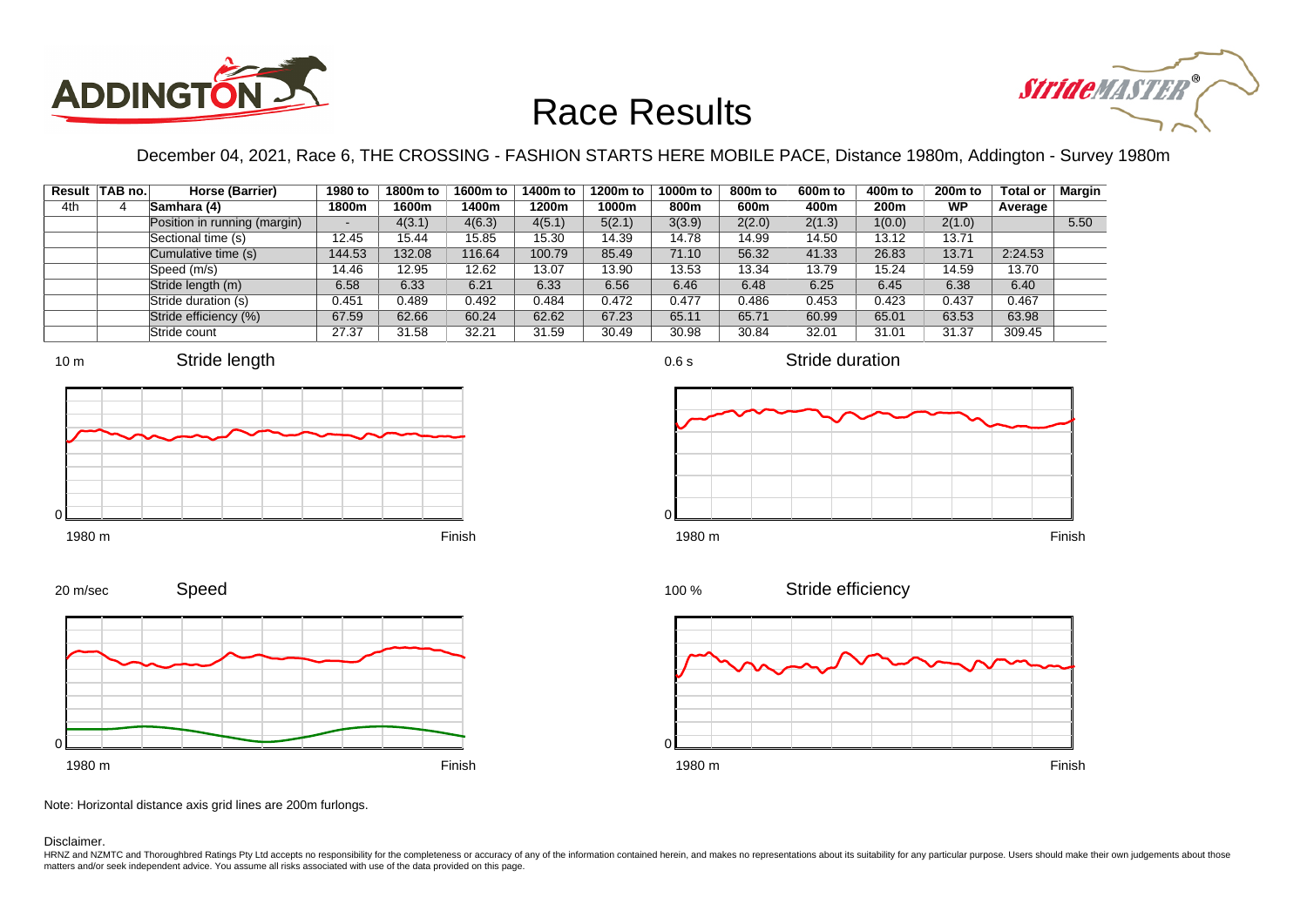



December 04, 2021, Race 6, THE CROSSING - FASHION STARTS HERE MOBILE PACE, Distance 1980m, Addington - Survey 1980m

|     | Result TAB no. | Horse (Barrier)              | 1980 to | 1800m to | 1600m to | 1400m to | 1200m to | 1000m to | 800m to | 600 <sub>m</sub> to | 400m to | 200 <sub>m</sub> to | <b>Total or</b> | <b>Margin</b> |
|-----|----------------|------------------------------|---------|----------|----------|----------|----------|----------|---------|---------------------|---------|---------------------|-----------------|---------------|
| 5th |                | Jack Ryan (1)                | 1800m   | 1600m    | 1400m    | 1200m    | 1000m    | 800m     | 600m    | 400m                | 200m    | <b>WP</b>           | Average         |               |
|     |                | Position in running (margin) | -       | 3(2.2)   | 2(2.6)   | 2(2.3)   | 4(2.0)   | 6(5.9)   | 6(5.6)  | 6(5.4)              | 6(3.9)  | 6(5.6)              |                 | 9.50          |
|     |                | Sectional time (s)           | 12.27   | 14.96    | 16.01    | 15.75    | 14.74    | 15.06    | 15.06   | 14.47               | 13.24   | 13.73               |                 |               |
|     |                | Cumulative time (s)          | 145.29  | 133.02   | 118.06   | 102.05   | 86.30    | 71.56    | 56.50   | 41.44               | 26.97   | 13.73               | 2:25.29         |               |
|     |                | Speed (m/s)                  | 14.67   | 13.37    | 12.49    | 12.70    | 13.57    | 13.28    | 13.28   | 13.82               | 15.11   | 14.57               | 13.63           |               |
|     |                | Stride length (m)            | 6.25    | 6.28     | 6.06     | 6.07     | 6.38     | 6.28     | 6.34    | 6.26                | 6.33    | 6.41                | 6.27            |               |
|     |                | Stride duration (s)          | 0.419   | 0.470    | 0.485    | 0.478    | 0.470    | 0.473    | 0.478   | 0.453               | 0.419   | 0.440               | 0.460           |               |
|     |                | Stride efficiency (%)        | 61.10   | 61.71    | 57.41    | 57.55    | 63.60    | 61.71    | 62.90   | 61.30               | 62.68   | 64.26               | 61.36           |               |
|     |                | Stride count                 | 28.79   | 31.83    | 33.00    | 32.96    | 31.35    | 31.82    | 31.52   | 31.93               | 31.58   | 31.19               | 315.97          |               |







Stride duration











Note: Horizontal distance axis grid lines are 200m furlongs.

#### Disclaimer.